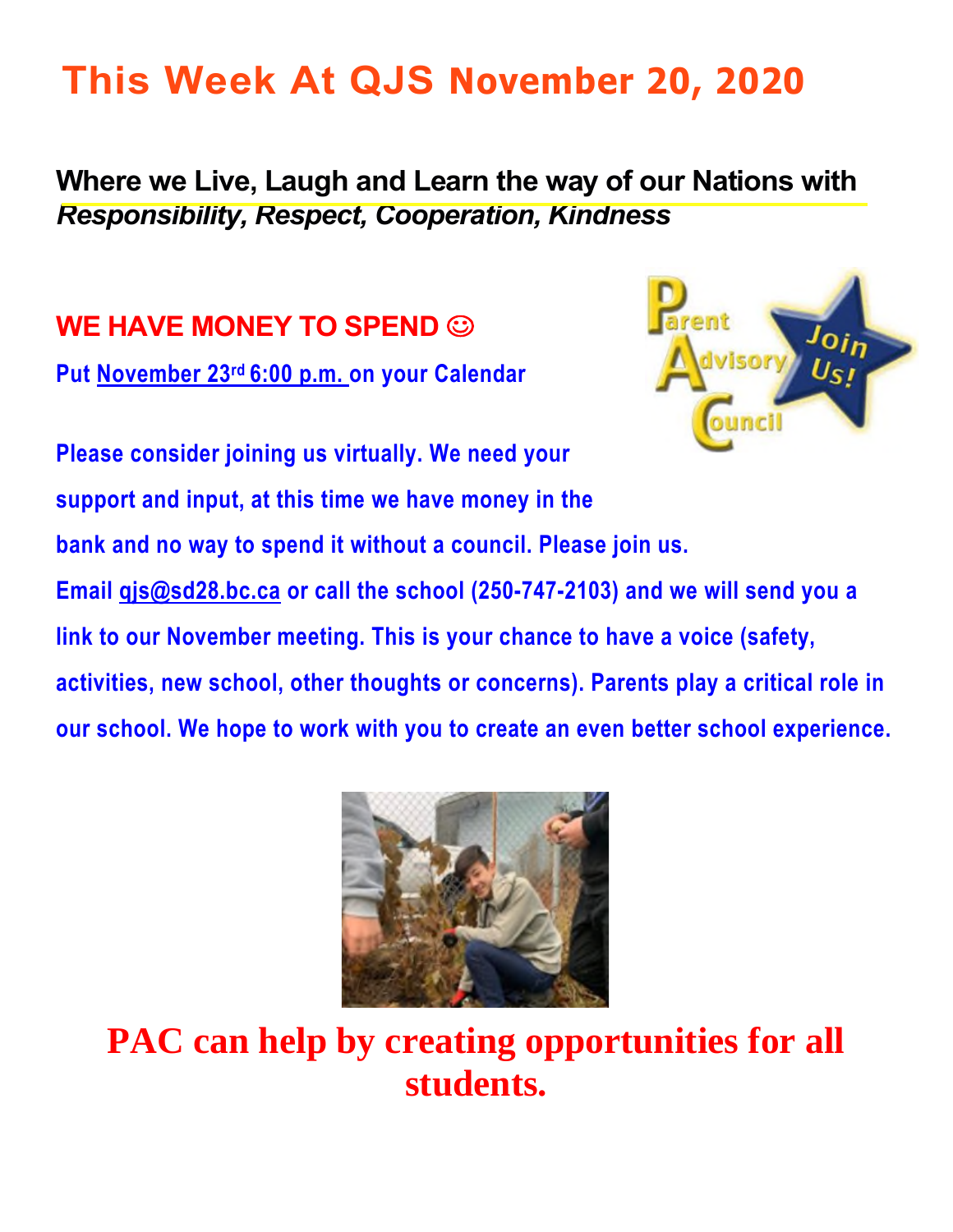

# **STUDENT REPORT CARDS**

**GRADE 9 REPORT CARDS ARE COMING HOME NEXT THURSDAY - Thursday November 26. They will be sent home as a paper report with your child. Parents will need to be on the Family Portal to see the next report card as paper will not be sent out. Portal password information will be** 

**sent out on \_\_\_\_\_\_\_\_\_\_\_\_\_\_\_\_\_\_\_\_. The first time you access our Portal you need to be on a hard drive computer (not a mobile device).** 

**If you would like support or a password reset please email [Nicholehawkins@sd28.bc.ca](mailto:Nicholehawkins@sd28.bc.ca)** 

### **GRADE 8 REPORT CARDS WILL BE COMING OUT DECEMBER 16TH**



#### **UNDER CONSTRUCTION**

**The machines are moving! Jen-Col Construction are working closely with us. If you have any questions or concerns please contact the office so we can look for solutions. Reminder that students need to stay out of the construction site.**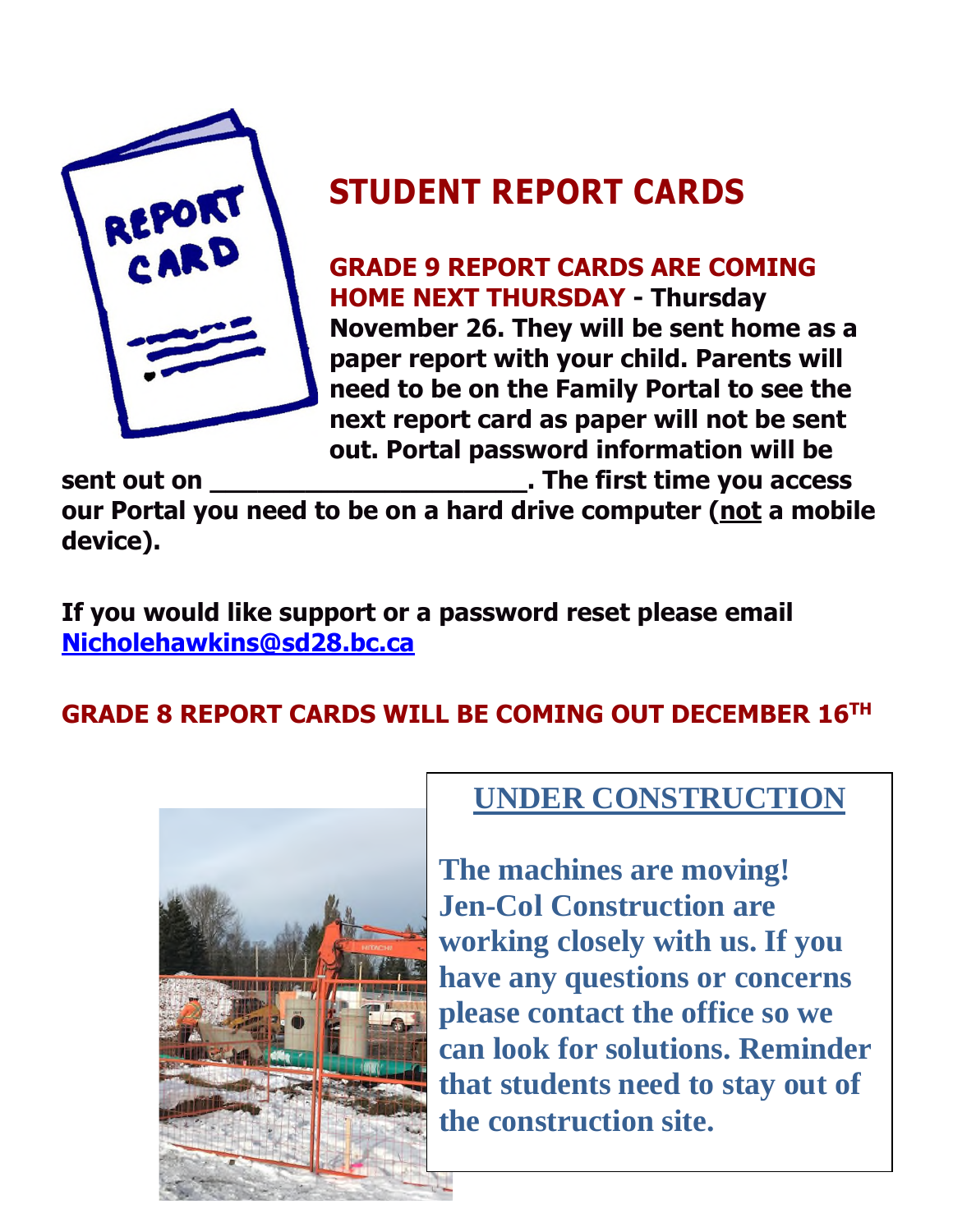

# **Proud of our Excellent Work ~ A time to celebrate! Drama Tech- Costume Design**

*Check out the fancy painted gold shoes and the "sapphire ring"* **.**

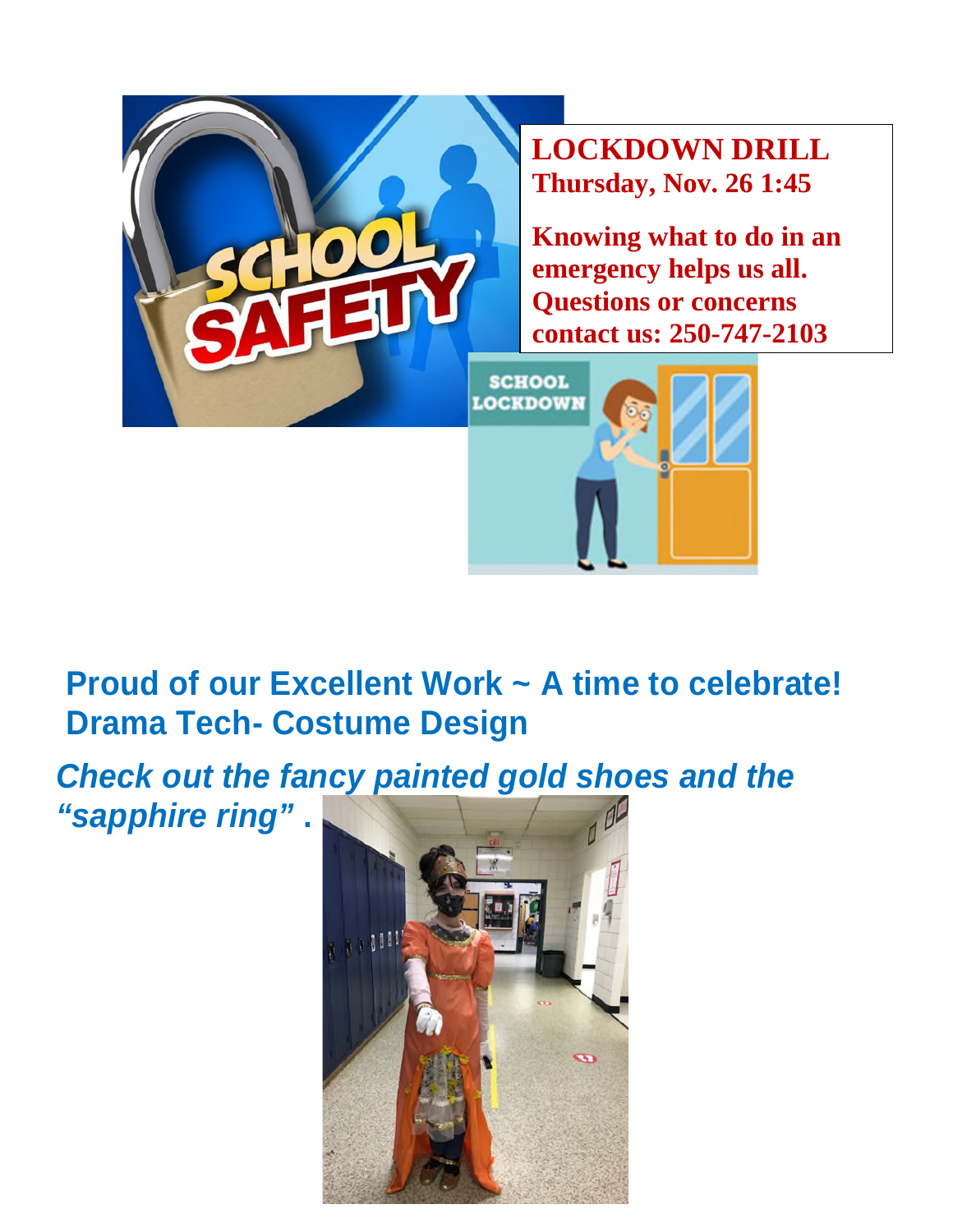## **We would love your input! Take our 6 question survey and help us improve.**

## **Follow the link and email us your feedback [qjs@sd28.bc.ca](mailto:qjs@sd28.bc.ca)**



# **BC SCHOOL SPORTS HAS STARTED A COMPUTER TEAM SPORT ~ LEAGUE OF LEGENDS**

**Thanks to Ms. Sharpe we have a team eager and ready to take on challengers from around the province. We will keep you posted with our stories and successes.** 



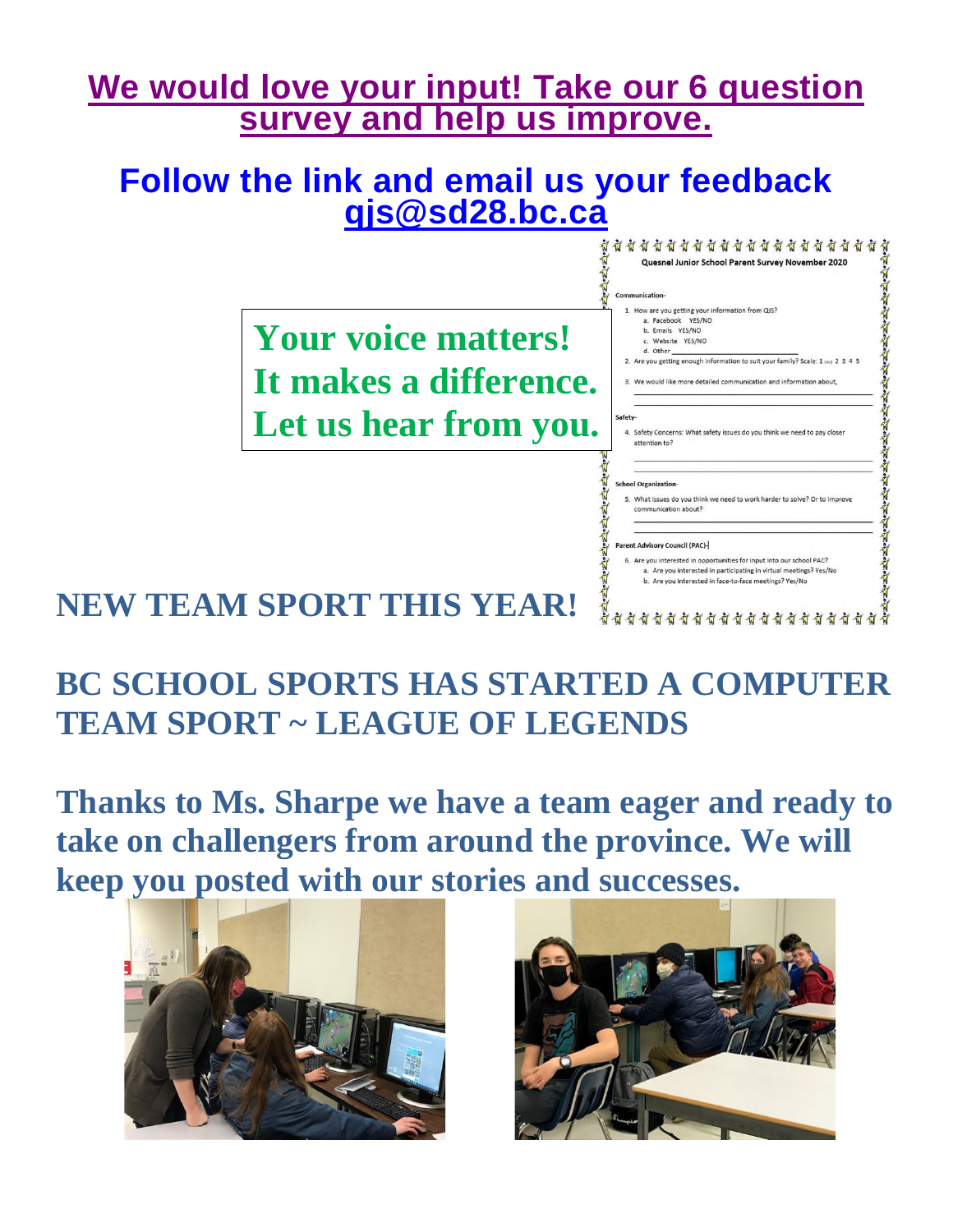## **CONFUSED?**

**Sign in and Sign out Procedures** 

**If your child is arriving at school late please have them check in at the office.** 

**Picking up your child? (Only your child!)** 

**Please call the office (250-747-2103) to let us know or send your child with a note to bring to the office.** 

**We will give your child a little green permission slip to show staff they have checked out.** 

## **Absent or Away?**

**Let us know. Call 250-747-2103, or email [qjs@sd28.bc.ca](mailto:qjs@sd28.bc.ca)**

**You are able to enter an absence on the form located on our website <http://www.qjs.sd28.bc.ca/>**